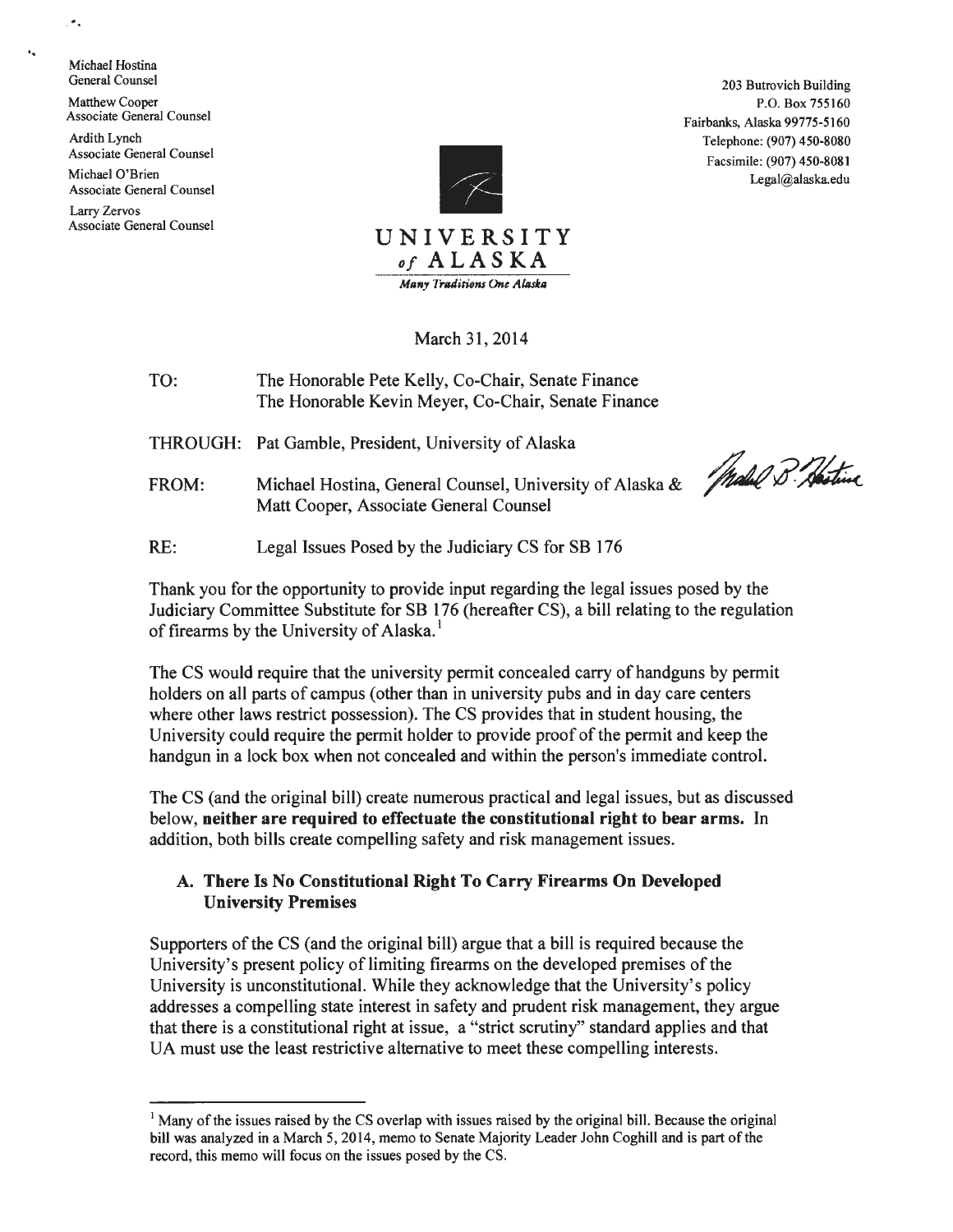The Honorable Pete Kelly, Co-Chair, Senate Finance The Honorable Kevin Meyer, Co-Chair, Senate Finance Re: Legal Issues Posed by the CS for SB 176 March 31, 2014 Page 2 of 9

'·

....

However, this analysis is based on a clearly flawed assumption, i.e., that there is a constitutional right to bear arms on developed University premises. That is not the case. The argument concludes with an additional error: that the CS is an alternative that would actually allow the University to address the compelling state interests of safety and prudent risk management.

## 1. The US Supreme Court Has Clearly Stated That Restrictions On Firearms On School Property And In Government Buildings Are "Presumptively Lawful"

The assumption that there is a constitutional right to carry firearms on school property or in government buildings is erroneous. If there was such a right, the legislature presently would be violating that right by banning firearms in the Capitol Building, on K-12 property, and in court system facilities.<sup>2</sup>

In *Heller*,<sup>3</sup> the US Supreme Court case confirming the individual right to bear arms under the US Constitution, the majority stated that *"[N]othing in our opinion should be taken to cast doubt on* ... *laws forbidding the carrying of firearms in sensitive places such as*  schools and government buildings . . . <sup>4</sup> According to the Heller majority, such regulations are "*presumptively lawful*."<sup>5</sup> University premises are indisputably schools and/or government buildings. In addition, UA campuses are home to numerous partnerships and programs with K-12 that results in thousands of K-12 students being present on campus every day. Thus an individual has no constitutional right to carry a firearm on developed University premises.

Despite hundreds of cases contesting firearms restrictions since the 2008 decision in *Heller,* there are no reported state or federal cases striking down university or college firearm regulations on constitutional grounds.<sup>6</sup> To the contrary, in a case<sup>7</sup> contesting firearms restrictions imposed by George Mason University,<sup>8</sup> the Virginia

<sup>&</sup>lt;sup>2</sup> Federal case law is clear that a complete ban on firearms-related conduct that is in fact protected by the Second Amendment is unconstitutional. Thus for a ban to survive constitutional scrutiny, it must involve conduct not protected by the second amendment. Per *Heller then,* "presumptively lawful" firearms bans in schools and government buildings are not protected by the Second Amendment.<br><sup>3</sup> *District of Columbia v. Heller*, 554 U.S. 570 (2008).<br><sup>4</sup> *Id.* at 626– 627.

<sup>&</sup>lt;sup>5</sup> *Id.* at 627. "We identify these presumptively lawful regulatory measures only as examples; our list does not purport to be exhaustive."<br><sup>6</sup> Supporters confuse cases involving conflicts between university policy and state law (University of Utah,

University of Colorado, University of Florida) with cases questioning the constitutionality of university regulations in light of the Second Amendment or state analogues . The former involve questions of legislative authority, not constitutional rights.

<sup>&</sup>lt;sup>7</sup>Digiacinto v. George Mason University, 281 Va. 127, 704 S.E.2d 365 (Virginia 2011).

<sup>&</sup>lt;sup>8</sup> The George Mason regulation states: "Possession or carrying of any weapon by any person, except a police officer, is prohibited on university property in academic buildings, administrative office buildings,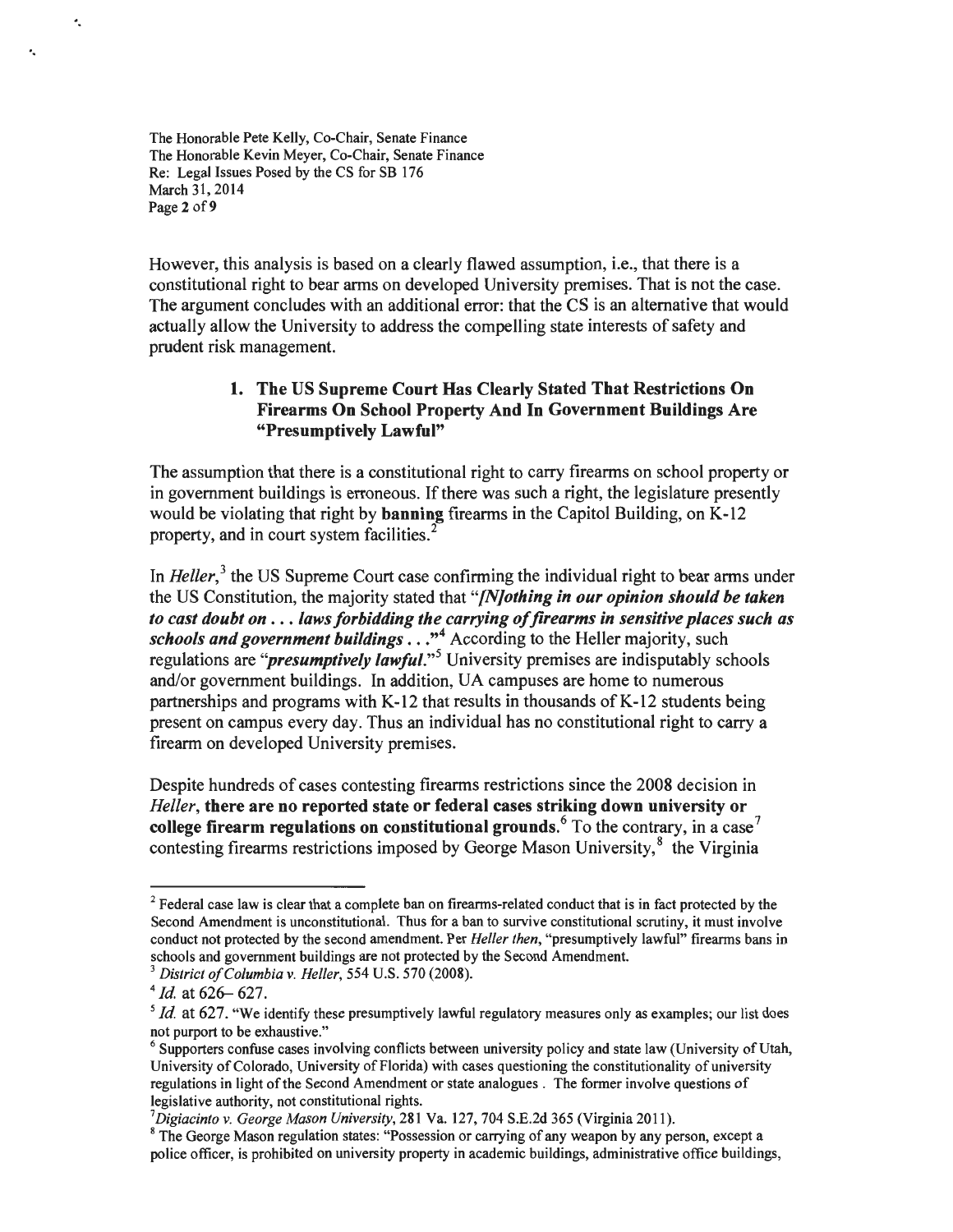The Honorable Pete Kelly, Co-Chair, Senate Finance The Honorable Kevin Meyer, Co-Chair, Senate Finance Re: Legal Issues Posed by the CS for SB 176 March 31, 2014 Page 3 of 9

·.

.

Supreme Court held that George Mason University was both a government entity and a school and thus a "sensitive place"<sup>9</sup> where under *Heller*, firearms restrictions are presumptively valid. The challenge to George Mason's regulation was brought on both state and federal constitutional grounds. Though the appellant could have sought review of the federal constitutional issue by the US Supreme Court, no request for US Supreme Court review was filed. $^{10}$ 

The same analysis holds true under the Alaska Constitution. In 1994 the voters of Alaska amended Alaska's constitution to add the second sentence of Article I, Section 19, thus establishing an individual right to bear arms under Alaska's Constitution. In *Wilson v. State*,<sup>11</sup> the Alaska Court of Appeals looked at whether the 1994 amendment to Article I, Section 19 invalidated Alaska law prohibiting felons from possessing firearms. Since voters had approved the amendment to the constitution, the Court of Appeals determined the breadth of the right by examining the "meaning placed on the amendment" by the voters. Because the voters had been assured that existing laws would not be affected by the amendment, the Court concluded that the voters had not intended to invalidate existing Alaska laws regulating firearms. Thus the voters who passed the amendment did not intend to create a constitutional right that extends, for example, to carrying firearms in schools, to concealed carry under 21, to courts or other government buildings, all of which were restricted in 1994.

#### 2. Because Regents' Policy And University Regulation Only Apply To Developed University Premises Which Are defined By The Courts As "Sensitive Places," No Constitutional Right Is Implicated And Strict Scrutiny/Narrow Tailoring Requirements Do Not Apply

Since *Heller,* courts typically have adopted a two-step analysis in Second Amendment cases. The first step is to determine whether a challenged policy or law is outside the scope of the Second Amendment's protection.

To determine whether a challenged law falls outside the historical scope of the Second Amendment, we ask whether the regulation is one of the "presumptively lawful regulatory measures" identified in *Heller.* 554 U.S. at  $627$  n.  $26$ ,  $\ldots$ <sup>12</sup> (Emphasis in original.)

student residence buildings, dining facilities, or while attending sporting, entertainment or educational events. Entry upon the aforementioned university property in violation of this prohibition is expressly forbidden." The court also held, presumably in the alternative, that this regulation was narrowly tailored. 9 *Digiacinto* 704 S.E.2d at 370. "The fact that George Mason is a school and that its buildings are owned by

the government indicates that George Mason is a 'sensitive place."'

<sup>&</sup>lt;sup>10</sup> The National Rifle Association participated in the case as an amicus.<br><sup>11</sup> 207 P.3d 565 (Alaska App. 2009).

<sup>&</sup>lt;sup>12</sup> Jackson v. San Francisco, 2014 WL 1193434 (C.A.9 (Cal.), decided March 25, 2014.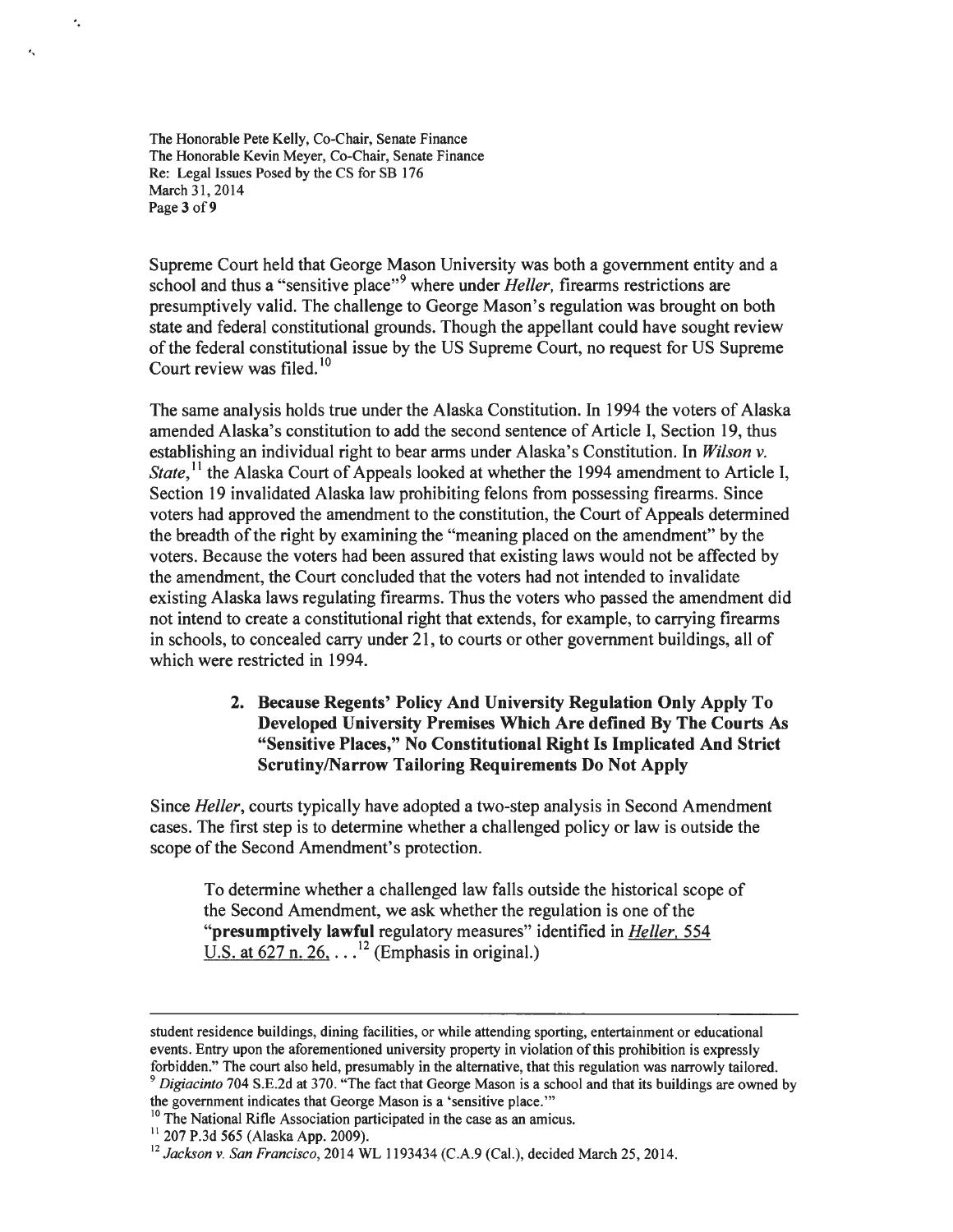The Honorable Pete Kelly, Co-Chair, Senate Finance The Honorable Kevin Meyer, Co-Chair, Senate Finance Re: Legal Issues Posed by the CS for SB 176 March 31, 2014 Page **4** of9

·.

""

If the restriction is presumptively lawful, as is the case with sensitive places including schools and government buildings, the analysis stops there and the restriction is considered presumptively constitutional.

However, even if the law is within the scope of the Second Amendment, there is no default to strict scrutiny. The appropriate level of scrutiny still must be determined. Whether "strict scrutiny" applies depends on two factors:

If a prohibition falls within the historical scope of the Second Amendment, we must then proceed to the second step of the Second Amendment inquiry to determine the appropriate level of scrutiny. Chovan, 735 F.3d at 1136. When ascertaining the appropriate level of scrutiny, "just as in the First Amendment context," we consider: "(l) 'how close the law comes to the core of the Second Amendment right' and (2) 'the severity of the law's burden on the right.'" Chovan, 735 F.3d at 1138 (quoting Ezell, 651 F.3d at  $703$ )....

As we explained in *Chovan,* laws which regulate only the *"manner* in which persons may exercise their Second Amendment rights" are less burdensome than those which bar firearm possession completely. 735 F.3d at  $1138:^{13}$ 

Even if there were a constitutional right to bear arms in schools and government buildings, strict scrutiny would not apply in a case involving government regulation of firearms on government premises. The University's policies do not restrict firearms in the broader community or constitute a ban, even on University premises. The University regulates firearms **only on University-controlled premises, in those limited areas for**  which it is responsible.<sup>14</sup> The University's policy does not intrude into the community at large or into private homes to broadly restrict firearms possession or use. University restrictions apply only in a part of the broader community, i.e., on the University's developed premises, and even then with exceptions. *Heller's* broad declaration that firearms restrictions in sensitive places are presumptively lawful makes clear that it would be error (and perhaps disingenuous) to focus on a restriction's impact in a limited area rather than on its impact in the community at large or in private homes. Otherwise the most narrowly tailored restriction could be shown to be unduly burdensome in that narrow area.

The University's developed premises and buildings have been defined by both the courts and the Alaska legislature as sensitive places in which firearms regulation is

 $^{13}$  *Id.* 

<sup>&</sup>lt;sup>14</sup> Such a restriction is analogous to permissible time, place and manner restrictions in First Amendment speech cases.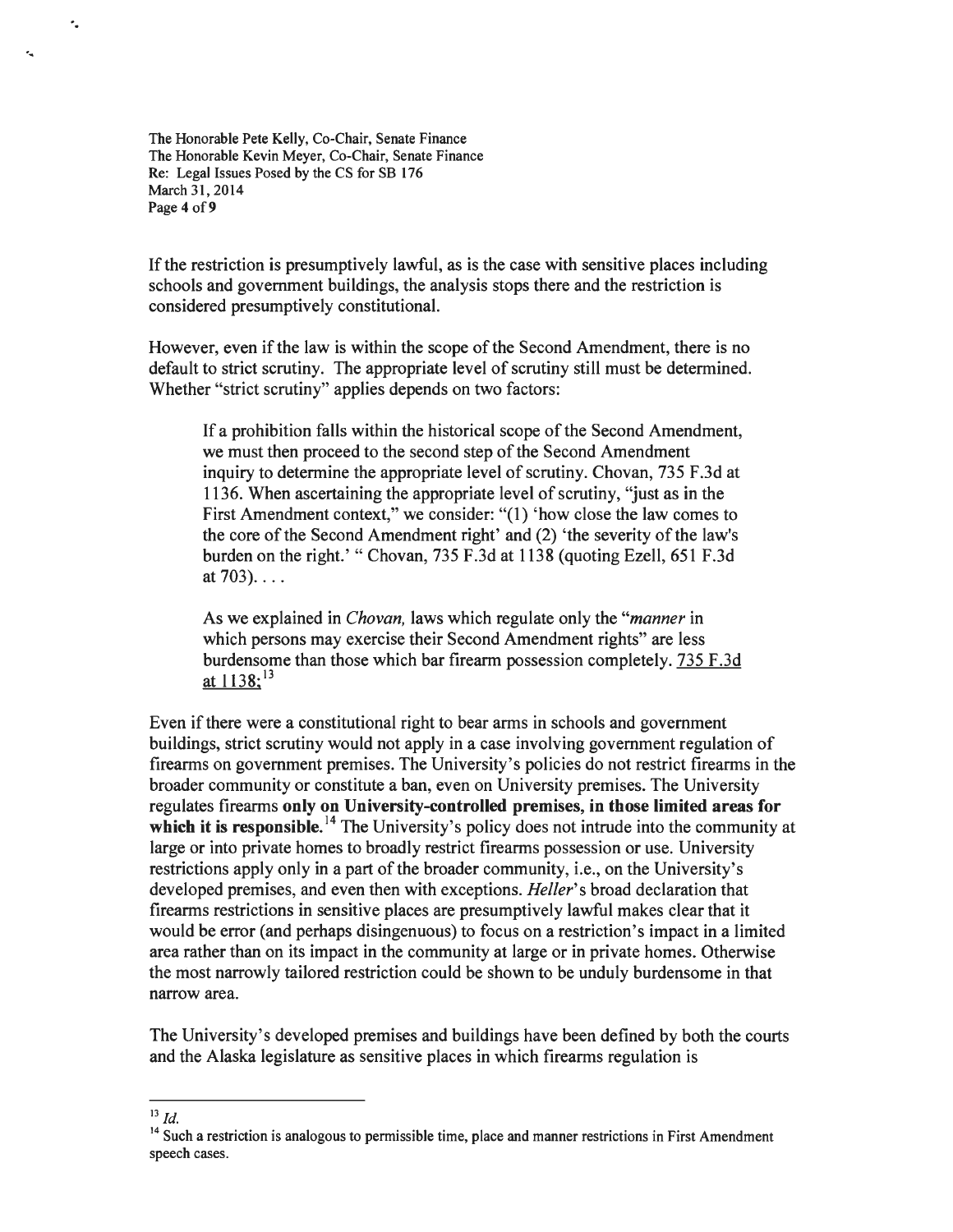The Honorable Pete Kelly, Co-Chair, Senate Finance The Honorable Kevin Meyer, Co-Chair, Senate Finance Re: Legal Issues Posed by the CS for SB 176 March 31, 2014 Page 5 of 9

·.

presumptively lawful and outside the scope of the Second Amendment's protections.<sup>15</sup> As a result, no further constitutional analysis is appropriate, much less an analysis applying strict scrutiny.

### B. Concealed Carry By Permit Is Not Less restrictive Or More Effective Than Current University Policy

For the reasons discussed below, the concealed carry permit system in the CS is not less restrictive than current policy in certain circumstances. The CS would potentially intrude on the rights of everyone who brings a firearm to campus while preventing the University from addressing the acknowledged compelling interests of safety and prudent risk management on UA campuses.<sup>1</sup> 6

## 1. UA's Current Policy Is Minimally Restrictive But Effective

UA's current policy does not ban long guns from campus, or require everyone bringing a handgun to campus to have a concealed carry permit. Absent special arrangements, weapons are not permitted in UA buildings, including student dorms, classrooms, labs and meeting places. Weapons are permitted: at approved and supervised activities, including rifle ranges, gun shows, etc.; in cars on streets and in parking lots; by faculty or staff in residences; on undeveloped and uninhabited land. Thus members of the public who are merely transiting campus or who cross undeveloped land currently face no constraints on their Second Amendment rights.

Bill supporters argue that the University's current policy does not prevent concealed guns on campus and thus creates safety and liability problems. This argument ignores the fact that a permit requirement also could be ignored and will create other difficulties. It also is based on a flawed assumption that rules only have value if they are followed. Even criminal law does not prevent all crimes from occurring. Nor does the CS simply preserve the status quo.

<sup>&</sup>lt;sup>15</sup> The Virginia Supreme Court put it this way: "Further, the statutory structure establishing GMU is indicative of the General Assembly's recognition that it is a sensitive place, and it is also consistent with the traditional understanding of a university. Unlike a public street or park, a university traditionally has not been open to the general public, "but instead is an institute of higher learning that is devoted to its mission of public education." Moreover, parents who send their children to a university have a reasonable expectation that the university will maintain a campus free of foreseeable harm." *Digiacinto* 704 S.E.2d at 370. (Citations omitted.)

 $16$  If strict scrutiny applied, a court would consider whether the compelling government interest actually could be met by a less restrictive means. The test is thus two parts: is a less restrictive alternative available; and does the alternative still meet the compelling state interest. The CS does not meet those interests and thus does not demonstrate that there is a less restrictive alternative for the University's policy. Again, restrictions that apply only to schools and government buildings like the University's restrictions are excepted from Second Amendment coverage.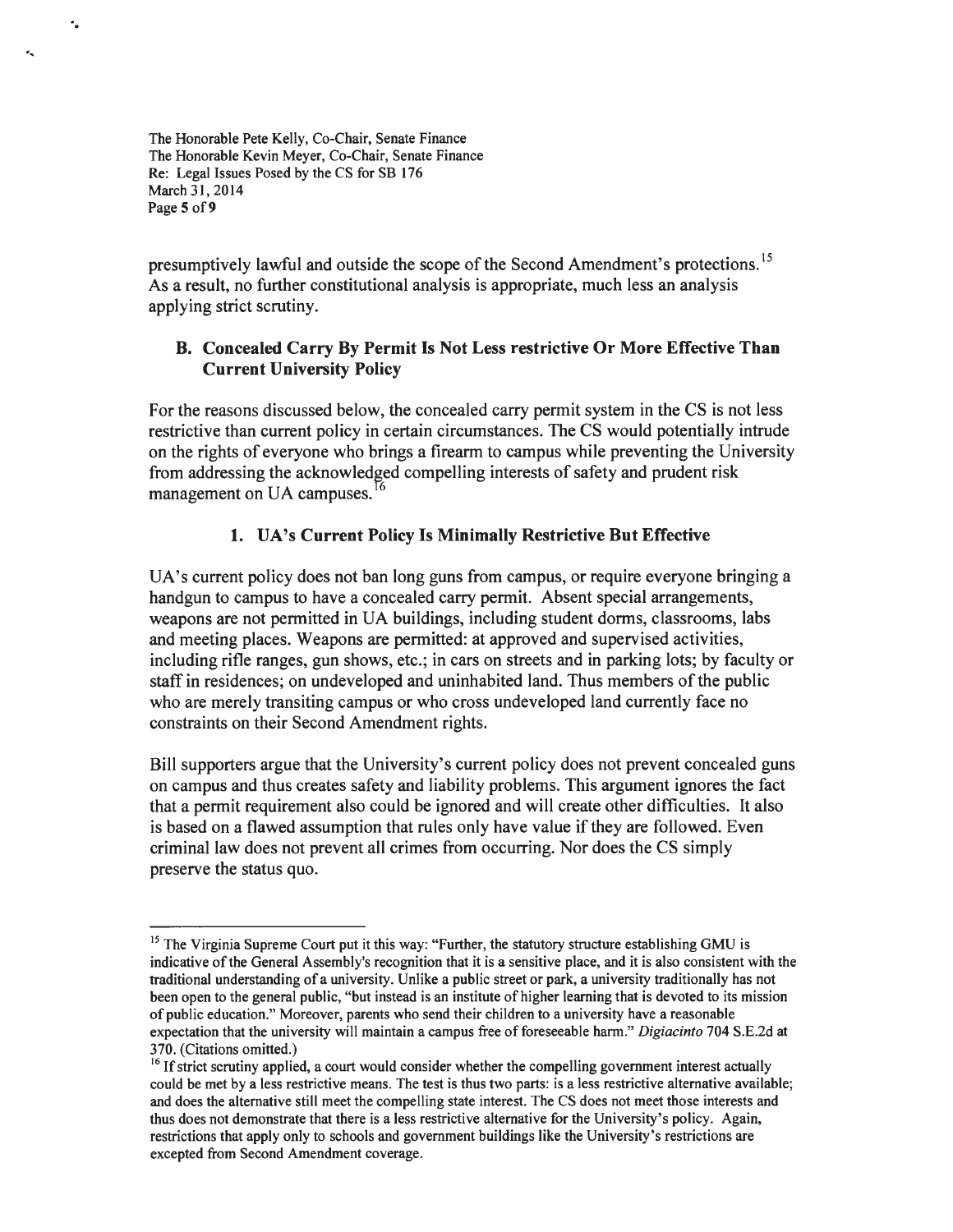The Honorable Pete Kelly, Co-Chair, Senate Finance The Honorable Kevin Meyer, Co-Chair, Senate Finance Re: Legal Issues Posed by the CS for SB 176 March 31, 2014 Page 6 of 9

..

UA's policies, like criminal laws, allow UA to take action when it becomes aware of a violation, in this case, the presence of any weapon on developed premises.<sup>17</sup> This is particularly important in problematic circumstances common on University campuses and described in more detail below. The CS, however, would prohibit any UA response even in circumstances when UA knows of a threatening situation and thus is likely to be held liable for failure to act.

### C. The CS Prevents the University From Meeting Applicable Standards Of Care While Increasing The Potential For Foreseeable Harm and Liability

Generally the University only may be held liable for harm that occurs on campus if its actions have not met the standard of care that applies to a particular incident. However, if a crime or injury is "legally caused" by the University's breach of a standard of care it owes to the injured party, the University will be liable. The foreseeability of harm is an important factor in determining legal causation, particularly with respect to third-party acts.

## 1. A University Is In A Unique Position of Responsibility For Its **Students**

The standard of care imposed on the University with respect to students and other invitees on campus is quite high compared to the standard of care imposed, for example, on a municipality for public streets or open spaces like parks. This is due to a variety of factors, including that UA is deemed to be in control of its developed property, invites young people onto its property, educates, feeds and houses them under its supervision and is treated by parents, federal law and state common law as responsible to a significant degree for the well-being and safety of students.

# 2. The CS Prevents The University From Meeting Standards In State Law

The CS increases the likelihood that UA will be held liable for weapons-related crimes, as well as accidents and injuries relating to firearms. It does so by preventing UA from regulating firearms consistent with the standards in current state law. The CS would require that UA allow concealed carry permit holders to carry handguns in sensitive areas and situations on UA campuses when state law criminalizes firearms possession in similar circumstances off-campus. These situations include:

• Possession of a firearm on the grounds of a K-12 school is a crime - but the CS would require UA to permit firearms in areas where K-12 students are regularly on UA's 16

<sup>&</sup>lt;sup>17</sup>Supporters discount the potential for identifying concealed carry. However, the University is a small community where information about firearm possession may be shared by roommates, classmates or by the owner, sometimes willingly to brag or intimidate, and sometimes unwittingly.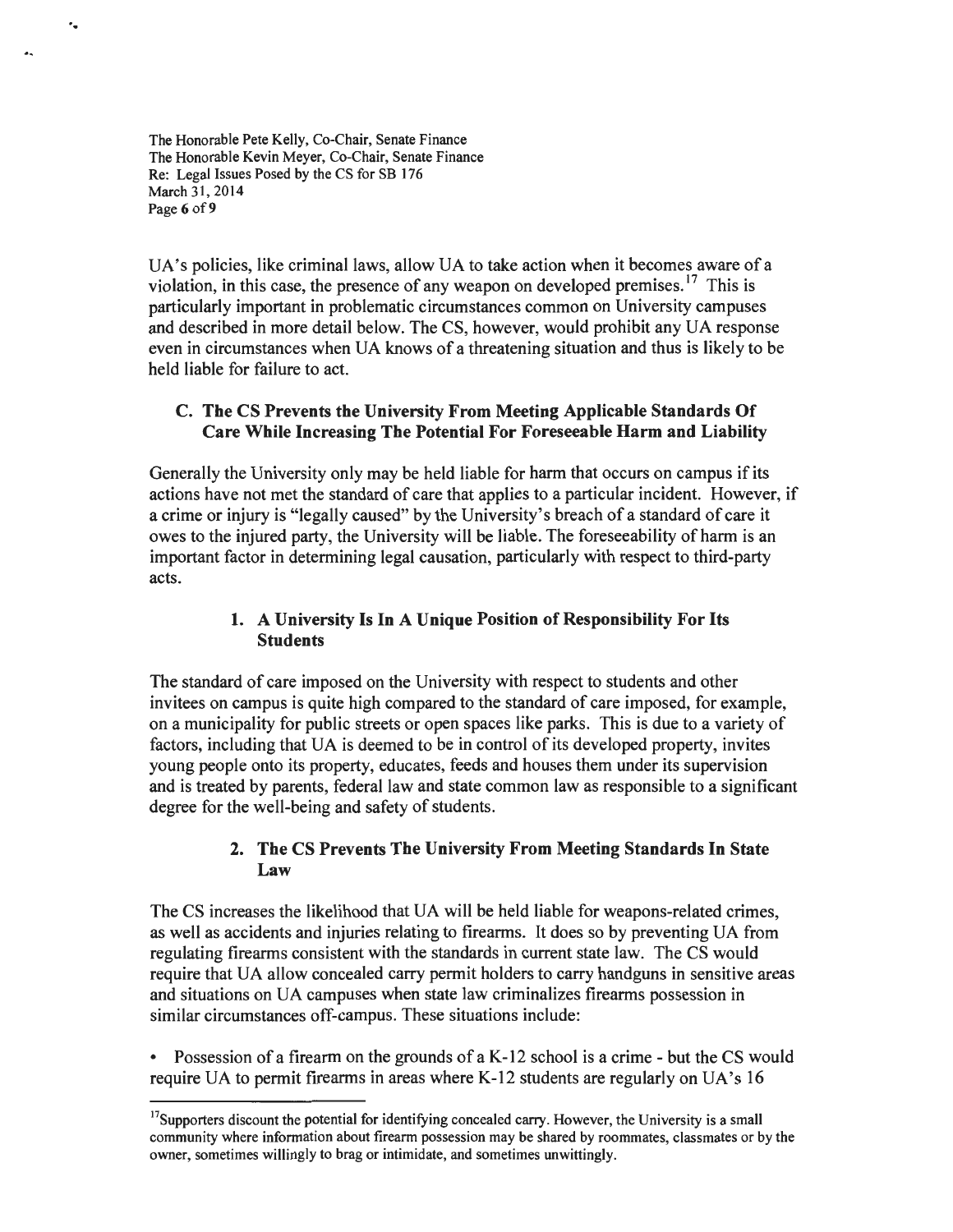The Honorable Pete Kelly, Co-Chair, Senate Finance The Honorable Kevin Meyer, Co-Chair, Senate Finance Re: Legal Issues Posed by the CS for SB 176 March 31, 2014 Page 7 of 9

...

campuses in large numbers, sometimes in extended residential, enrichment and college prep programs, often daily after school.

• Concealed carry under 21 is a crime - but the CS would require permitting firearms in dorms where 60% of UA residential students are under 21, and where, unlike private housing, UA is the "adult" - UA retains authority and responsibility for dorms, and hires Resident Assistants to maintain safety, order and provide counseling;

• Possessing a loaded firearm in a place where intoxicating liquor is served is a crime but the CS would require UA to permit firearms in dormitories where liquor is present;

• Possession of a firearm in a child care facility or adjacent parking lot is a crime - but the CS would require permitting firearms in nearby locations since both UAA and UAF have child care facilities integrated on campus;

• Possession of a firearm in a court facility is a crime, but the CS would require UA to permit firearms in potentially contentious adjudications of staff and student disciplinary and academic issues;

• Possession of a firearm on the grounds of a domestic violence shelter is a crime - but the CS would require UA to permit firearms in health and counseling centers as well as sexual harassment offices.

Supporters of the CS state that UA will be able to take action with respect to any crimes that are committed under these statutes. That is true, but misleading. UA will be placed in a situation where it cannot act before harm occurs where the harm is foreseeable, or apply the standard of care suggested by these statutes in analogous but non-criminal situations. However, UA will still be held to those higher standards.

The CS also would not allow UA to meet the standard of care related to the permit requirement. Other than in the dorms, the CS provides no authority for UA to determine whether someone who carries concealed actually has a permit. Thus while UA would be expected to ensure that only permit holders carry firearms on campus, it will be unable to do so.

#### 3. The CS Does Not Meet Standards In The Report To The NRA By The National School Shield Task Force

• Supporters of the CS argue that UA could be liable for failing to permit weapons on campus in the event of a mass shooting. That argument is not supported by any legal standard of which we are aware, and is inconsistent in at least two respects with recommendations (standards) contained in the Report to the NRA by the National School Shield Task Force.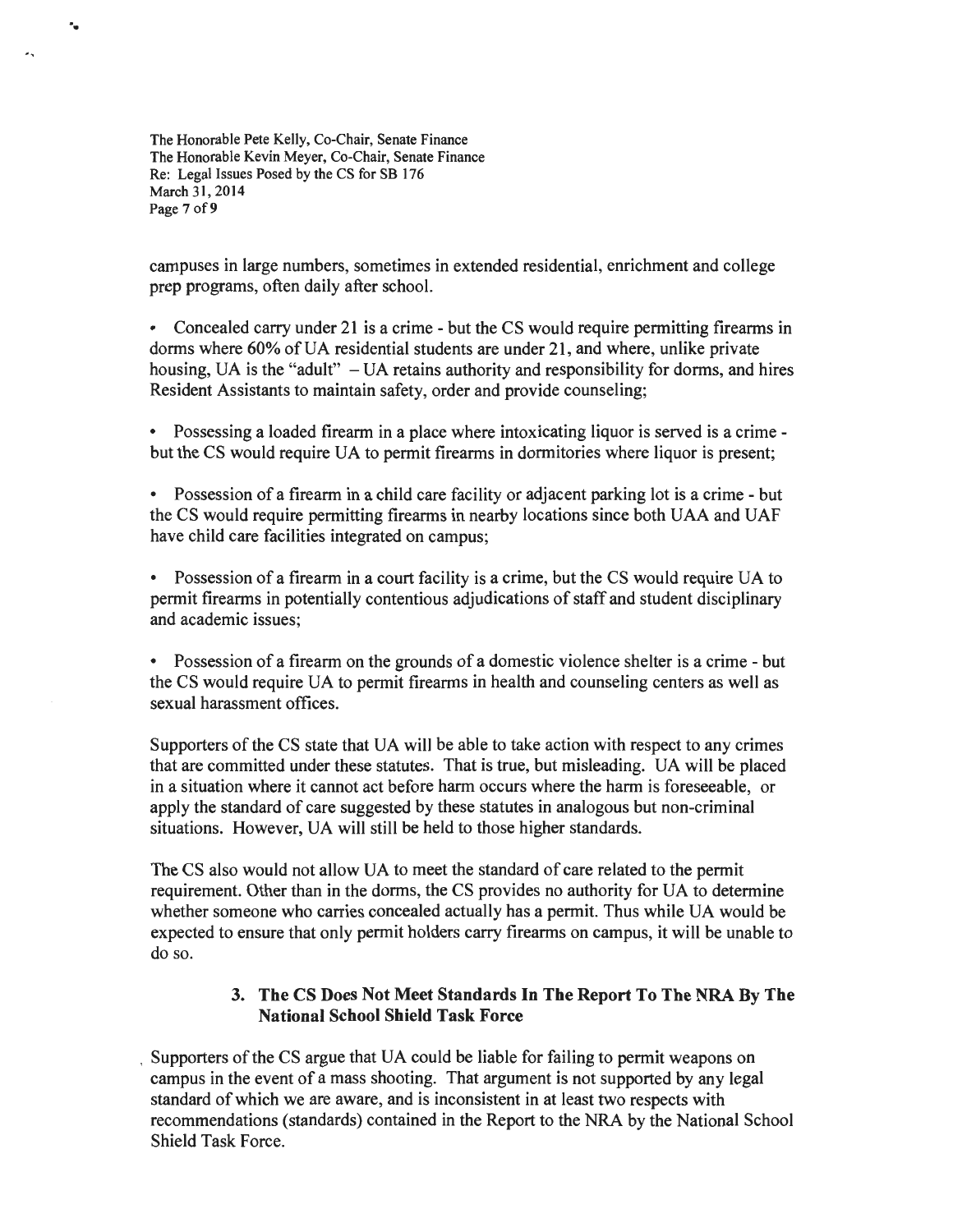The Honorable Pete Kelly, Co-Chair, Senate Finance The Honorable Kevin Meyer, Co-Chair, Senate Finance Re: Legal Issues Posed by the CS for SB 176 March 31, 2014 Page 8 of 9

...

..

That report recommends that schools react promptly to behavior that indicates a risk. Under present policy, UA can respond promptly to reports of any weapons possession on developed property and take appropriate action. Under the CS, that would no longer be the case. The CS would prevent restrictions on permit holders who have committed or who later commit certain crimes. The permit law allows one class A misdemeanor in the past 6 years. So UA could not restrict concealed carry if a permit holder: is convicted once, for example, of violating a protective order, stalking in the second degree, assault in the 4th degree, or is convicted of an Attempt or Solicitation of a Class C Felony.

The CS also would prohibit UA from restricting weapons of permit holders whose behavior indicates risk apart from convictions. For example, someone who is known to possess firearms on campus and who is involuntarily hospitalized for psychological evaluation (which often ends without a formal finding of mental illness or formal commitment for treatment), or who exhibits warning signs including depression, suicidal ideation or gestures, or overt hostility or aggression (everyday occurrences on residential college campuses) could not be deprived of his/her weapons. 18 That's because no state law prohibits possession of weapons by those with psychological disturbances; federal law prohibits possession by those "adjudicated as a mental defective" or "committed to a mental institution." These formal mental health adjudications are relatively rare. Foreseeability of harm creates an expectation and standard that UA will respond when troubling events occur.

The same NRA-sponsored report recommends 60-80 hours of training for selected school employees who are authorized to be armed. By contrast, a concealed carry permit requires only 12 hours of self-defense, legal and weapons handling training. Permitees self-select.

Thus under the CS or the original bill, UA's policy could not meet the NRA's recommended standard for possession of firearms on school grounds or for responding to indicators of threats.

#### **D. Summary And Conclusion**

UA's policies are presumptively constitutional because they apply to "sensitive places" identified in federal and state law, i.e., schools and government buildings, and involve circumstances analogous to longstanding prohibitions. Even if that were not the case,

<sup>&</sup>lt;sup>18</sup> Jared Lee Loughner was suspended from Pima County Community College for bizarre behavior three months before he killed six people at a constituent's meeting with Representative Gabrielle Giffords. Despite evidence of mental illness he apparently was never formally adjudicated are remained eligible to possess weapons under state and federal law. He thus would have been eligible for a concealed carry permit applying Alaska standards.